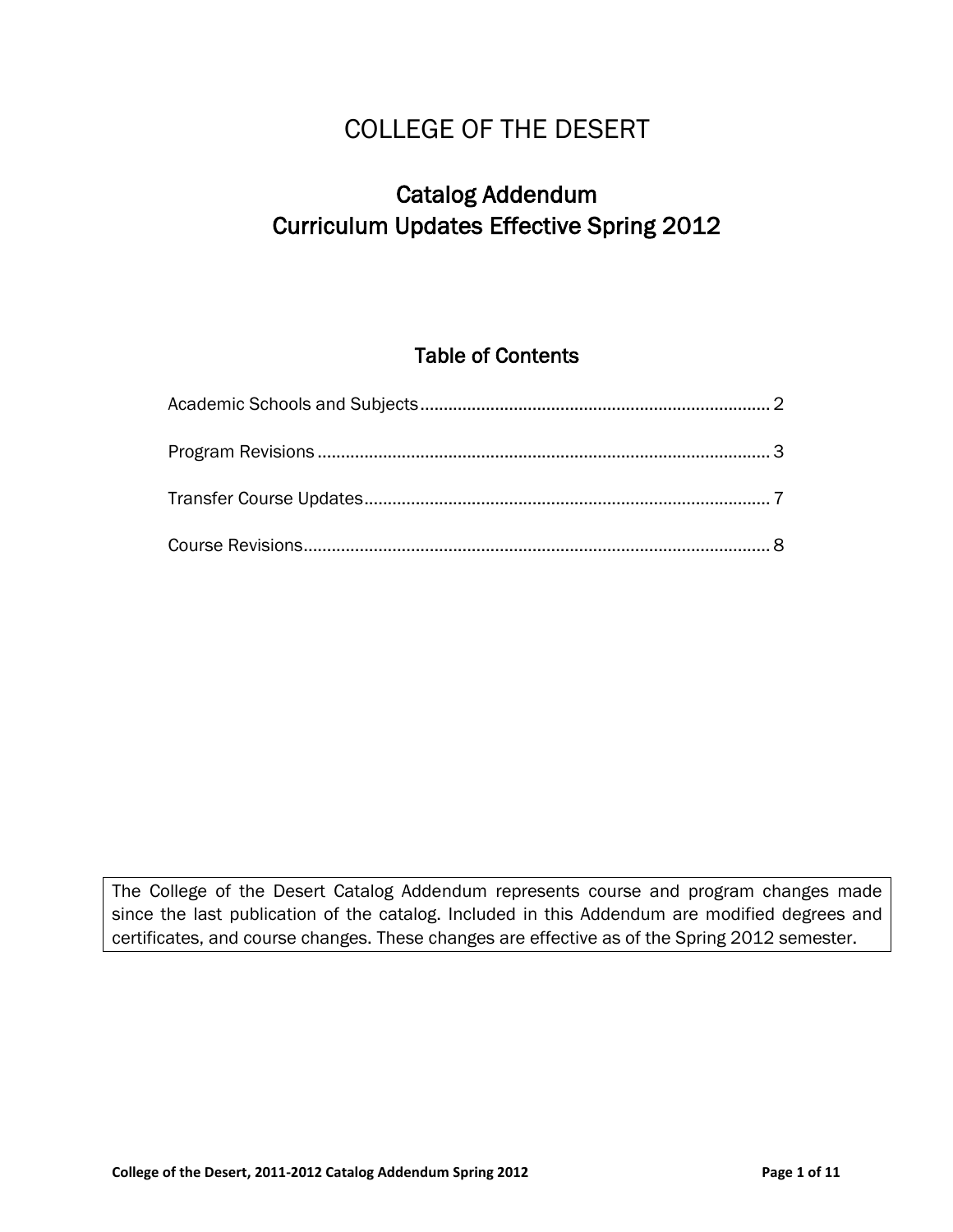# Academic Schools and Subjects

#### School of Applied Sciences & Business (760) 773-2571

Administration of Justice (AJ) Advanced Officer Training (AOT) Agriculture/Business (AGBU) Agriculture/Environmental Horticulture (AGEH) Agriculture/Plant Science (AGPS) Air Conditioning (ACR) Applied Construction Technology (ACT) Architecture (ARCH) Automotive Technology (AUTO) Basic Peace Officer Training (BPOT) Building Inspection Technology (BIT) Business/Accounting (BUAC) Business/Finance (BUFI) Business/Hotel & Restaurant (BUHM) Business/Management (BUMA) Computer Information Systems (CIS) Construction Management (CM) Culinary Arts (CART) Digital Design and Production (DDP) Drafting/CAD (DRA) Economics (ECON) Emergency Medical Technician (EMT) Engineering Technology (ENGT) Fire Technology (FIRE) Golf Management (GOLF) Natural Resources (NR) Real Estate Development (RED) Welding (WELD) Work Experience – General (WEG) Work Experience – Vocational (WEV)

#### School of Communication & Humanities (760) 773-2572

Adult Basic Education (ABE) American Sign Language (ASL) English (ENG) English as a Second Language – Credit (ESL) English as a Second Language – Noncredit (ESLN) Foreign Language (FL) French (FR) German (GER) Italian (ITAL) Japanese (JPN) Reading (RDG) Reading ESL (RESL) Spanish (SPAN) Speech (SP)

#### School of Arts & Sciences (760) 773-2574

Alcohol and Drug Studies (HSAD) Anthropology (ANTH) Art (ART) Astronomy (A) Biology (BI) Chemistry (CH) Computer Science (CS) Dance (DANC) Engineering – General (ENGR) Geography (GEOG) Geology (G) History (HIST) Journalism (J) Mass Communication (MC) Mathematics (MATH) Music (MUS) Philosophy (PHIL) Physics (PH) Political Science (PS) Psychology (PSY) Radio – Television (RTV) Sociology (SOC) Theater Arts (TA)

#### School of Health Sciences & Education (760) 773-2579

Early Childhood Education (ECE) Health Education (HE) Health Sciences (HS) Nursing (N) Physical Education (PE) Recreation (RE) Varsity Sports – Men (VSM) Varsity Sports – Women (VSW) Vocational Nursing (VN)

#### School of Library & Learning Resources (760) 568-7517

Academic Skills Center (ASC) Library and Information Systems (LIS)

#### Student Affairs (760) 773-2520

Disabled Students Programs & Services (DSPS) Student Development (STDV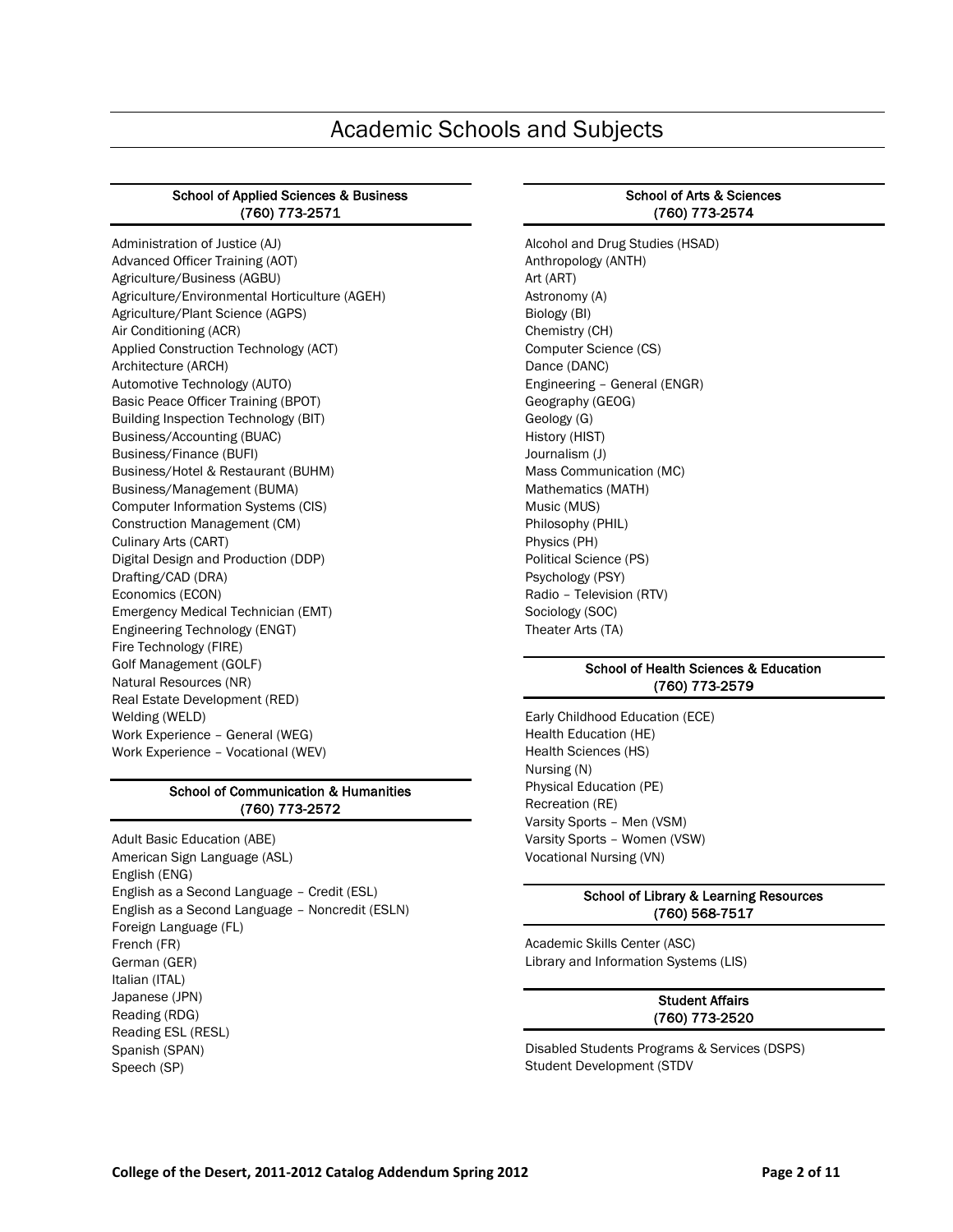# ADVANCED TRANSPORTATION TECHNOLOGIES

The Advanced Transportation Technologies degree program offers students the opportunity to learn the academic and occupational skills needed by future entry-level technicians in the transportation industry.

The curriculum was developed with industry guidance and prepares students with foundation courses, and then focuses on the new electronic technologies used in light, medium and heavy-duty vehicles. The program has special emphasis on the hybrid and alternate fuel vehicles being introduced by the major manufacturers. The degree program's emphasis is on engine performance and emission systems, vehicle computer systems, electronic controls and vehicle system diagnostics that are used in both conventional and alternate fueled vehicles. In addition to the degree option, the advanced transportation technology certificate programs are designed to be as flexible as possible in offering students and working technicians the opportunity to gain the needed knowledge and skills with a short term commitment.

As the students progress through the program, they will be exposed to other aspects of the transportation industry that include personal planning, development of individual and team working skills, development of advanced technical knowledge, health and safety, and environmental issues. For more information please call (760) 776-7390.

#### **Advisor: D. Redman**

#### **ADVANCED TRANSPORTATION TECHNOLOGIES A. S. DEGREE for employment preparation**

| <b>Required Courses:</b>                |  |
|-----------------------------------------|--|
| AUTO-010                                |  |
| AUTO-011B                               |  |
| AUTO-011C                               |  |
| AUTO-014A                               |  |
| AUTO-021A                               |  |
| AUTO-040C                               |  |
| AUTO-043A                               |  |
| AUTO-045A                               |  |
| AUTO-092A                               |  |
| <b>AUTO-095B</b>                        |  |
| <b>AUTO-099</b>                         |  |
| <b>Required Subtotal</b>                |  |
|                                         |  |
| Electives - 8 units from the following: |  |
| AUTO-014B                               |  |
| AUTO-016                                |  |
| AUTO-017                                |  |
| <b>AUTO-018</b>                         |  |
| AUTO-030A                               |  |
| AUTO-041                                |  |
| <b>AUTO-054C</b>                        |  |
| AUTO-090B                               |  |
| AUTO-095A.B+                            |  |
| <b>ACR-060</b>                          |  |
| <b>ACR-064</b>                          |  |
| <b>BUMA-094</b>                         |  |
| <b>WELD-010</b>                         |  |
| <b>Required Subtotal</b>                |  |
|                                         |  |
|                                         |  |
| <b>DEGREE TOTAL</b>                     |  |

<sup>+</sup> *For extenuating circumstances, as deemed by the automotive advisor, work experience may be fulfilled through a special shop project or an appropriate elective.*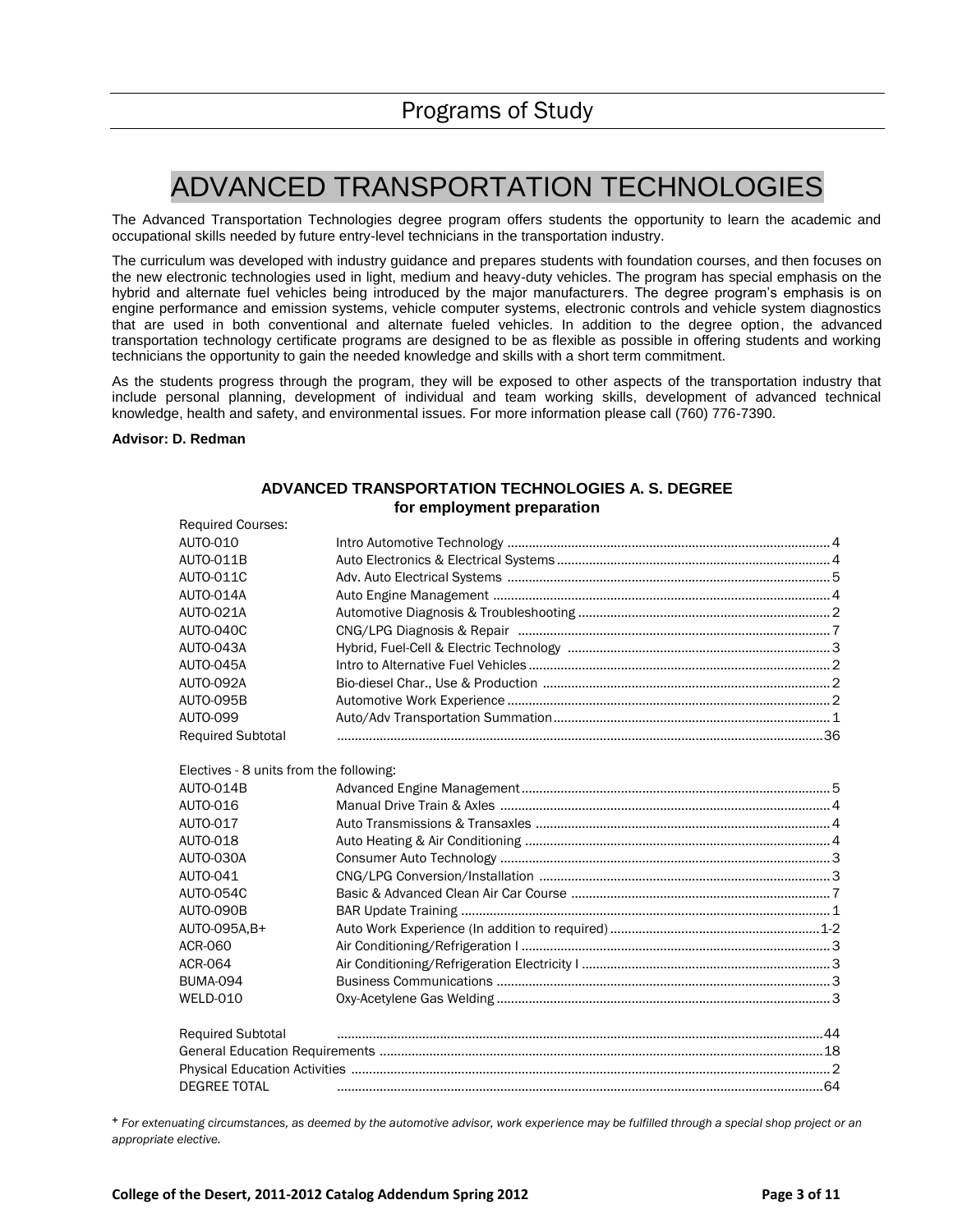### **AUTOMOTIVE ALTERNATE FUELS CERTIFICATE OF ACHIEVEMENT**

<sup>+</sup> *For extenuating circumstances, as deemed by the automotive advisor, work experience may be fulfilled through a special shop project or an appropriate elective.*

# AUTOMOTIVE TECHNOLOGY

Automotive Technology is the study of automotive systems as they relate to the current generation of computer controlled vehicles. Career paths in this discipline include automotive service technician, automotive service consultants, automotive parts sales people, vehicles modifiers in the alternate fuels and fuel cells. Even students who choose not to major in automotive technology find that course work in the field can improve their ability to solve complex problems, improve diagnostic skills and research complex problems. College of the Desert's automotive curriculum includes course offerings that provide a general overview of the discipline as well as specific courses in steering, suspension, braking systems, both automatic and manual transmission, air conditioning, electrical systems, engine performance and emission control systems. The College also offers certificates of achievement for student who specialize in the areas. Students earning the certificates of achievement in the various specialty areas may choose to continue towards an associate's degree or go directly to entry-level jobs in that aspect of the automotive service industry. Past recipients of COD automotive certificates have obtained positions as service technicians, service advisors, heavy-duty technicians, alternate fuels technicians and alternate fuel system up fitters. For more information please call (760) 776-7390.

### **NATEF Certification**

The Automotive curriculum is aligned with the standards of The National Automotive Technicians Education Foundation (NATEF). The Automotive and Advanced Transportation programs are NATEF certified. Students are recommended to consult with the program advisor for requirements for Automotive Service Excellence (ASE) certification.

#### **Advisor: D. Redman**

#### **AUTOMOTIVE TECHNOLOGY A. S. DEGREE for employment preparation**

| <b>Required Courses:</b> |  |
|--------------------------|--|
| AUTO-010                 |  |
| AUTO-011B                |  |
| <b>AUTO-011C</b>         |  |
| AUTO-012A                |  |
| AUTO-013A                |  |
| AUTO-014A                |  |
| AUTO-015                 |  |
| AUTO-020A                |  |
| <b>AUTO-021A</b>         |  |
| AUTO-095B+               |  |
| <b>AUTO-099</b>          |  |
| <b>Required Subtotal</b> |  |
|                          |  |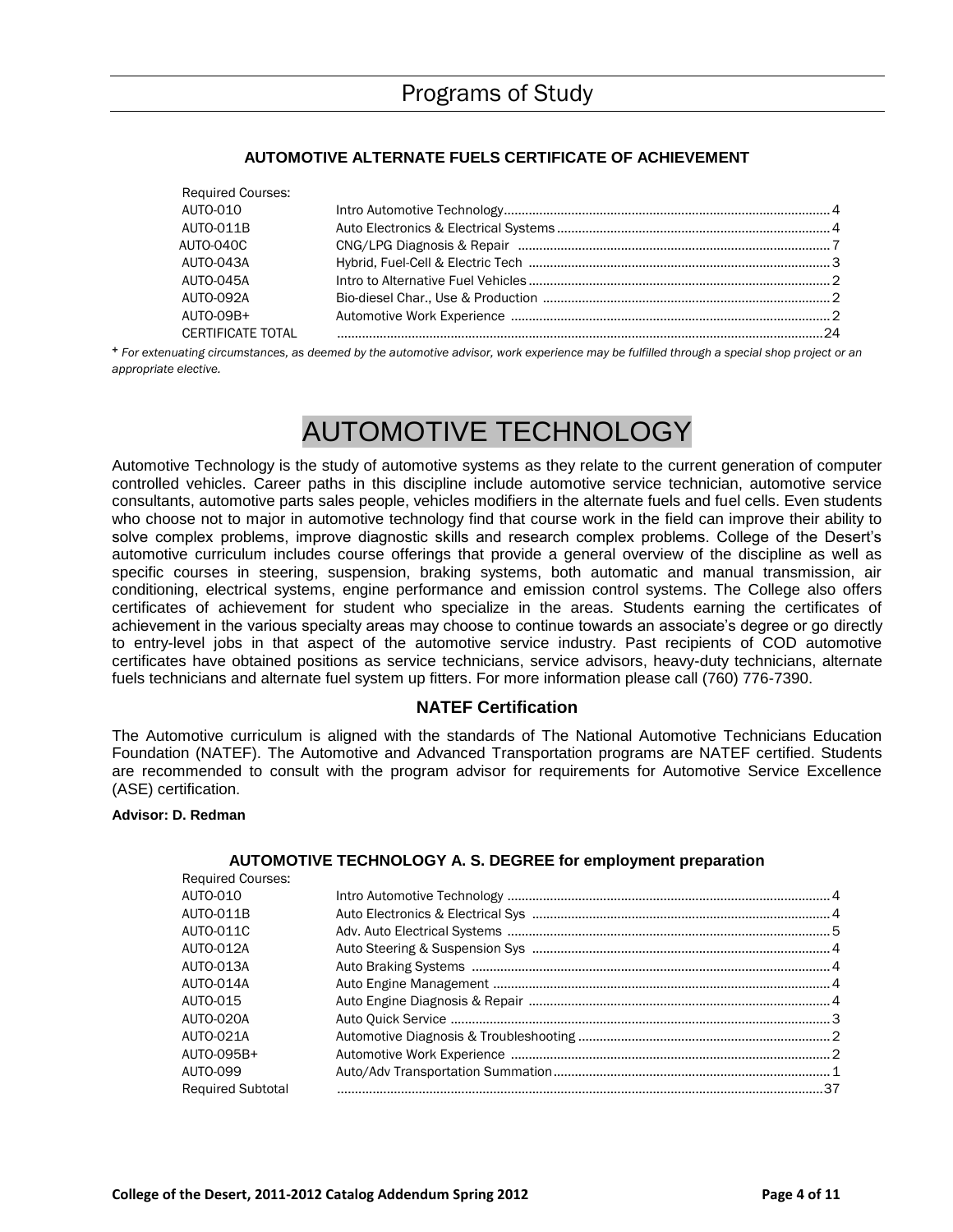# Programs of Study

| Electives - 6 units from the following: |  |
|-----------------------------------------|--|
| AUTO-014B                               |  |
| AUTO-016                                |  |
| AUTO-017                                |  |
| AUTO-018                                |  |
| AUTO-030A                               |  |
| AUTO-043A                               |  |
| AUTO-045A                               |  |
| AUTO-054C                               |  |
| AUTO-090B                               |  |
| AUTO-095A.B+                            |  |
| ACR-060                                 |  |
| ACR-064                                 |  |
| WELD-010                                |  |
| <b>Required Subtotal</b>                |  |
|                                         |  |
|                                         |  |
| <b>DEGREE TOTAL</b>                     |  |

### **AUTOMOTIVE AIR CONDITIONING CERTIFICATE OF ACHIEVEMENT**

| <b>Required Courses:</b> |  |
|--------------------------|--|
| AUTO-010                 |  |
| AUTO-011B                |  |
| AUTO-018                 |  |
| AUTO-095B+               |  |
| <b>Required Subtotal</b> |  |
|                          |  |

Electives - 4 units from the following:

| $\Box$ counce $\Box$ annual none und nonoming. |  |
|------------------------------------------------|--|
| AUTO-013A                                      |  |
| AUTO-014A                                      |  |
| AUTO-014B                                      |  |
| AUTO-016                                       |  |
| AUTO-017                                       |  |
| AUTO-021A                                      |  |
| AUTO-030A                                      |  |
| AUTO-043A                                      |  |
| AUTO-054C                                      |  |
| AUTO-090B                                      |  |
| AUTO-095A.B+                                   |  |
| ACR-060                                        |  |
| ACR-064                                        |  |
| WELD-010                                       |  |
| <b>CERTIFICATE TOTAL</b>                       |  |
|                                                |  |

<sup>+</sup> *For extenuating circumstances, as deemed by the automotive advisor, work experience may be fulfilled through a special shop project or an appropriate elective.*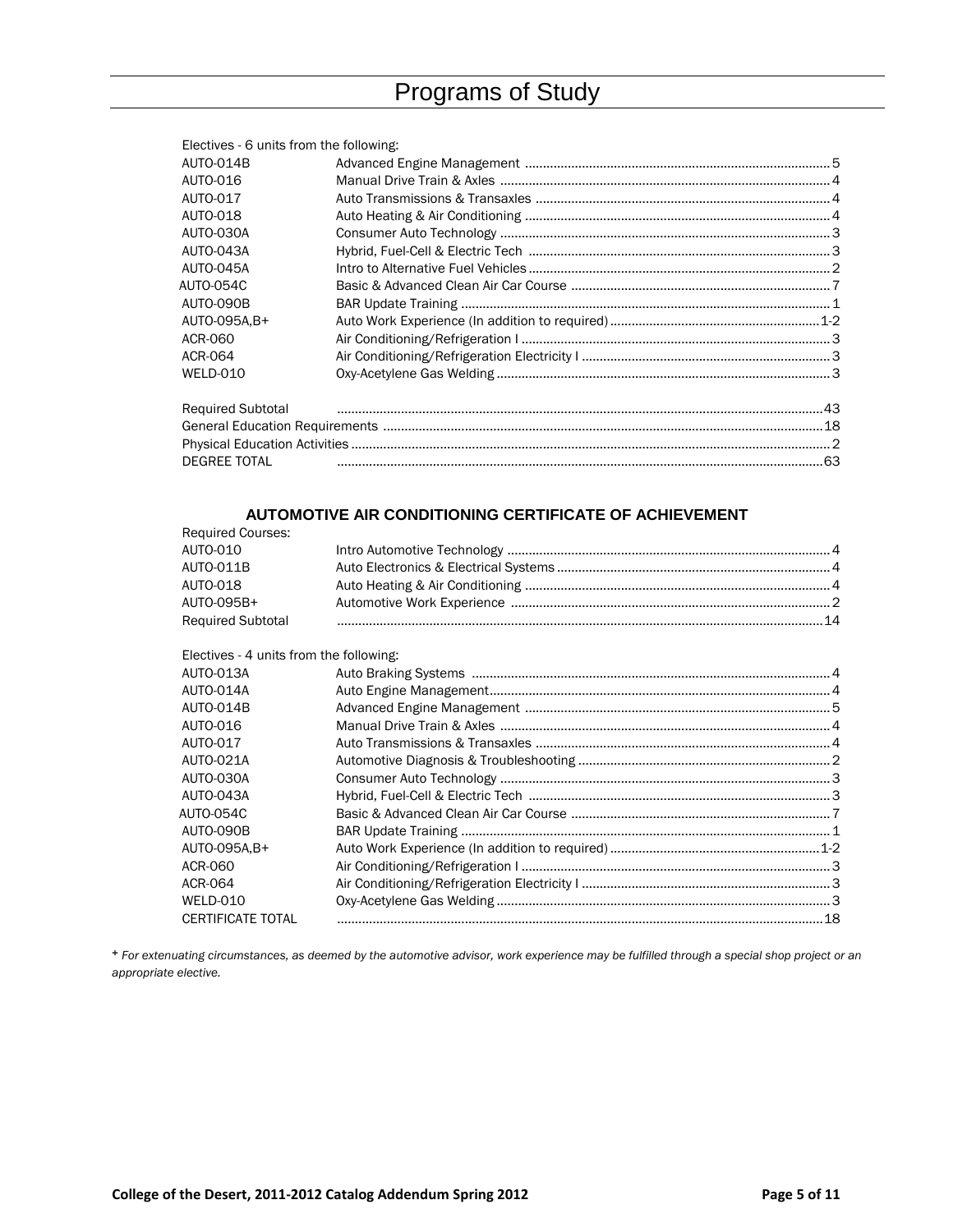#### **AUTOMOTIVE EMISSIONS CERTIFICATE OF ACHIEVEMENT**

| <b>Required Courses:</b> |                                                  |  |
|--------------------------|--------------------------------------------------|--|
| AUTO-010                 |                                                  |  |
| AUTO-011B                |                                                  |  |
| AUTO-054C                |                                                  |  |
| AUTO-090B                |                                                  |  |
| AUTO-095B+               |                                                  |  |
|                          | CERTIFICATE TOTAL PERIODICAL CERTIFICATE OF A 28 |  |

### **STEERING, SUSPENSION & ALIGNMENT CERTIFICATE OF ACHIEVEMENT**

| <b>Required Courses:</b>                |  |
|-----------------------------------------|--|
| AUTO-010                                |  |
| <b>AUTO-011B</b>                        |  |
| AUTO-012A                               |  |
| AUTO-095B+                              |  |
| Electives - 4 units from the following: |  |
| AUTO-013A                               |  |
| AUTO-014A                               |  |
| AUTO-014B                               |  |
| AUTO-016                                |  |
| AUTO-017                                |  |
| AUTO-018                                |  |
| AUTO-021A                               |  |
| AUTO-030A                               |  |
| AUTO-043A                               |  |
| AUTO-054C                               |  |
| AUTO-090B                               |  |
| AUTO-095A.B+                            |  |
| ACR-060                                 |  |
| ACR-064                                 |  |
| WELD-010                                |  |
| <b>CERTIFICATE TOTAL</b>                |  |
|                                         |  |

<sup>+</sup> *For extenuating circumstances, as deemed by the automotive advisor, work experience may be fulfilled through a special shop project or an appropriate elective.*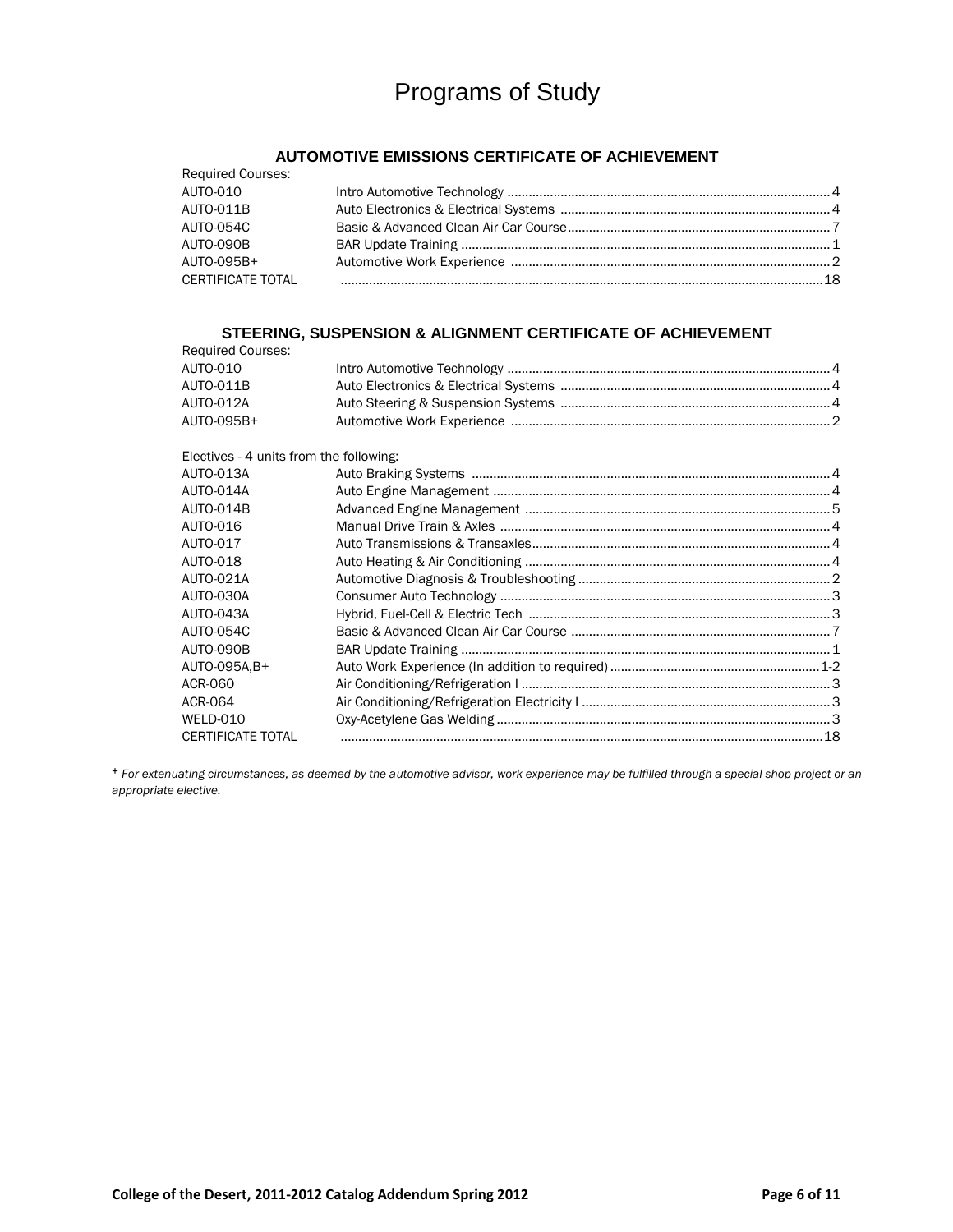#### Business/Accounting:

BUAC-020A, Financial Accounting, 4 Units BUAC-020B, Managerial Accounting, 4 Units

#### Computer Science:

CS-009, Data Structures and Algorithms, 4 Units \*CS-007A, Computer Science I, 4 Units CS-007B, Computer Science II, 4 Units

\*7A and PH 5 combined: maximum credit, one course

#### Engineering – General:

ENGR-012, Engineering Dynamics, 3 Units ENGR-013, Materials Science, 3 Units

#### Mathematics:

MATH-015, Discrete Mathematics for Computers, 4 Units

#### Music:

MUS-050A, Beginning Jazz/Rock Guitar, 2 Units MUS-050B, Intermediate Jazz/Rock Guitar, 2 Units

#### Physical Education:

<sup>+</sup>PE-006, Women's Self Defense, Health & Fitness, 3 Units \*PE-066, Adapted Fitness Aquatics, 1 Unit \*PE-082, Swimming, 1 Unit \*PE-093, Water Fitness, 1 Unit

<sup>+</sup> Any or all of these courses combined: maximum credit, 8 units

\* Any or all of these PE Activity courses combined: maximum credit, 4 units

#### Radio – Television:

RTV-006, Introduction to Film, 3 Units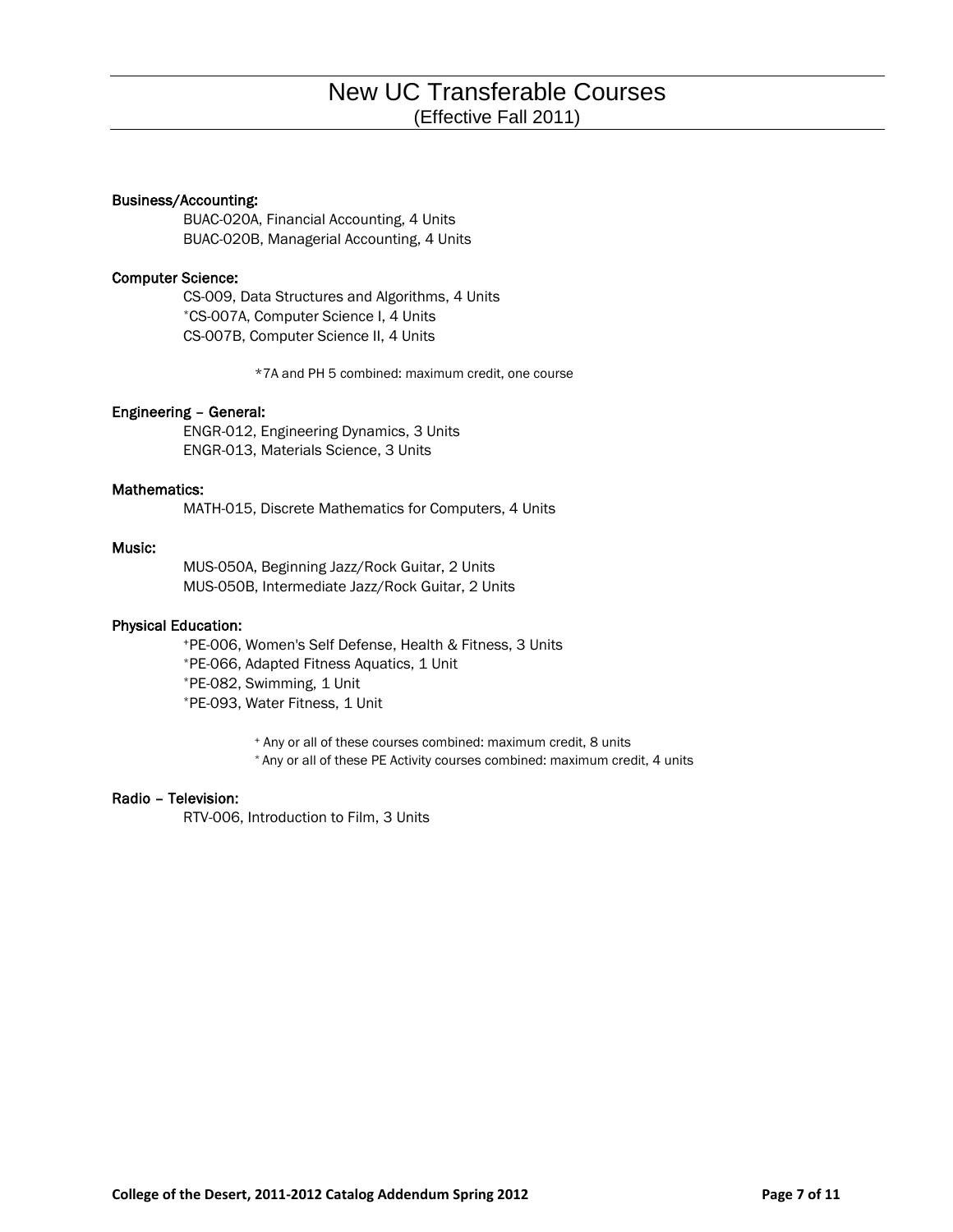## ADVANCED OFFICER TRAINING (AOT)

#### AOT-077A Interview & Interrogation Course – Basic **No. 11.12** Inits: 11/2 *(formerly AOT-077)*

This course will provide the student with the fundamentals and techniques for properly interviewing victims, witnesses, and suspects in a field setting. Methods for preparing for an interview, establishing a rapport with people, and interview strategies will be discussed. Additionally, methods for using a tape recorder and techniques for manually recording an interview, along with dealing with different personalities and ethnic groups will be covered. This class is POST (Peace Officer Standards & Training) Certified and will be taught with the Riverside Sheriff Department's POST Certification. Total of 27 hours as required by POST Certification.

*Prerequisite: BPOT-063 or equivalent and meets all POST and Riverside Sheriff Department requirements.*

| Lecture Hours: 27     | Lab Hours: 0 | Repeatable: No           | Grading: Pass/No Pass |
|-----------------------|--------------|--------------------------|-----------------------|
| Transfer Status: None |              | Degree Applicable: AA/AS |                       |
| COD GE: None          | CSU GE: None | IGETC: None              |                       |
|                       |              |                          |                       |

### AOT-078A Interview & Interrogation Course – Advanced **Interview ADT-078A** Units: 2½ *(formerly AOT-078)*

This POST certified course will provide advanced interview and interrogation techniques for experienced law enforcement personnel assigned to patrol or investigations and others who conduct criminal interviews and interrogations. This course will further refine the skills and techniques required to properly obtain statements, incriminating statements, admissions, and confessions. This class is POST (State of California, Commission on Peace Officer Standards & Training) Certified and will be taught with the Riverside Sheriff Department's POST Certification. Total of 40 hours as required by POST Certification.

*Prerequisite: AOT-077A*

| Lecture Hours: 45     | Lab Hours: 0 | Repeatable: No           | Grading: Pass/No Pass |
|-----------------------|--------------|--------------------------|-----------------------|
| Transfer Status: None |              | Degree Applicable: AA/AS |                       |
| COD GE: None          | CSU GE: None | IGETC: None              |                       |

#### AOT-081A Crime Scene Investigation Course Communication Course Communication Course Units: 1½ *(formerly AOT-081)*

This course reviews principles of evidence collection, crime scene examination, recording, gathering trace evidence, and collecting and packaging of biological evidence, i.e., body fluids. It will introduce the student to basic fundamentals of a digital camera and its use and function in a crime scene investigation. Total of 27 hours as required by POST Certification.

*Prerequisite: BPOT-063 or equivalent and meets all POST and Riverside Sheriff Department requirements.*

Lecture Hours: 27 Lab Hours: 0 Repeatable: No Grading: Letter Grade Transfer Status: None Degree Applicable: AA/AS COD GE: None CSU GE: None IGETC: None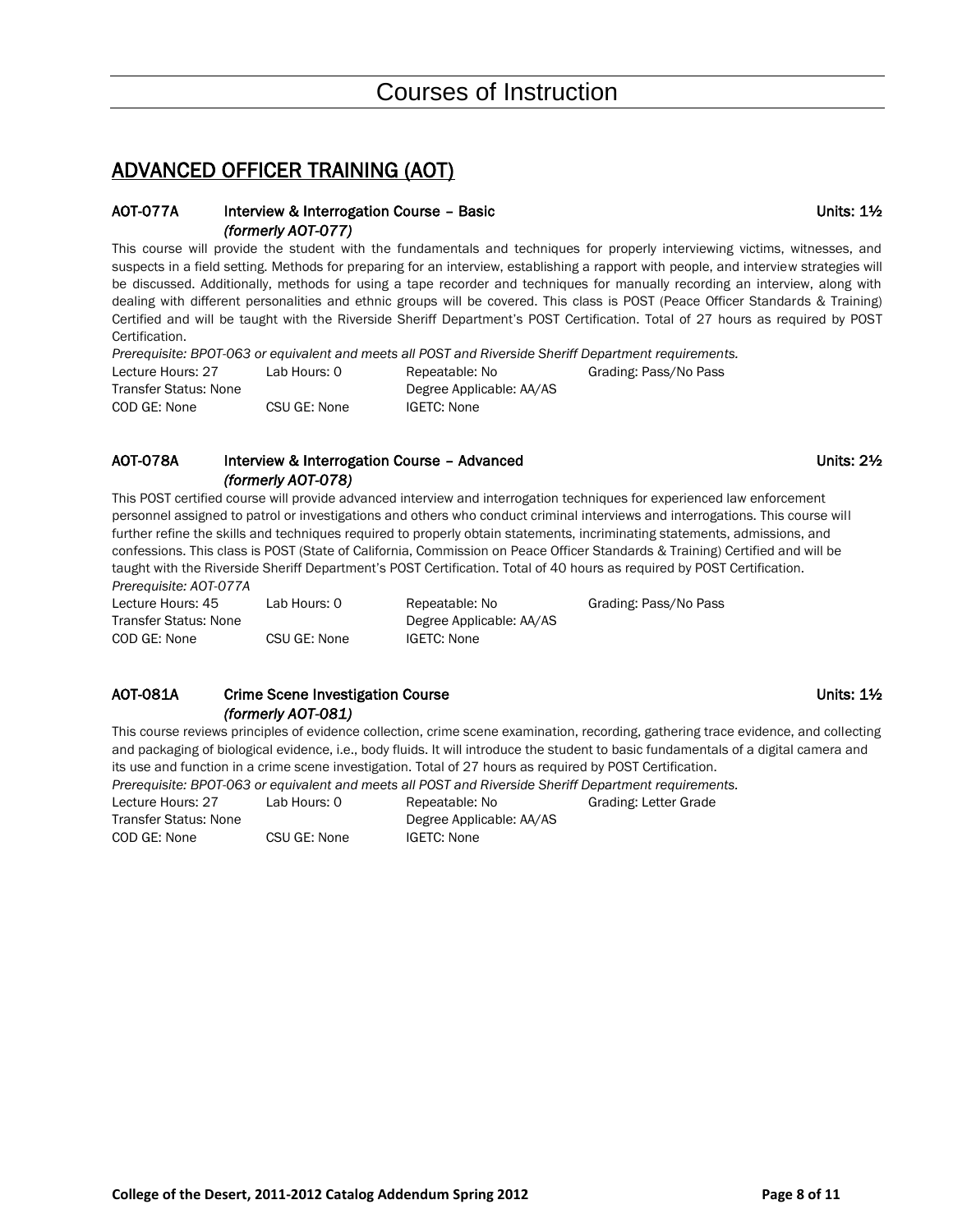## AUTOMOTIVE TECHNOLOGY (AUTO)

### AUTO-040C CNG/LPG Diagnosis & Repair Units: 7 *(formerly AUTO-040B)*

This course provides classroom lecture/discussion and hands-on training on CNG/LPG diagnosis and repair. The course is designed to introduce the service technician to safety diagnostic and repair practices and procedures unique to gaseous fuel vehicles. This course combines AUTO-040A and AUTO-040B.

| Lecture Hours: 90    | Lab Hours: 108 | Repeatable: No           | Grading: Letter Grade |
|----------------------|----------------|--------------------------|-----------------------|
| Transfer Status: CSU |                | Degree Applicable: AA/AS |                       |
| COD GE: None         | CSU GE: None   | IGETC: None              |                       |

### AUTO-043A Hybrid, Fuel-Cell & Electric Technology National Communication of the Units: 3

This course provides an introduction to hybrid electric drives that are combined with either an internal combustion engine or fuel cell. Hydrogen fuel cell operation, basic maintenance and applications for vehicle use are covered. *Prerequisite: AUTO-010*

| $1.00$ creation to $10.0$ and $0.0$ |               |                          |                       |
|-------------------------------------|---------------|--------------------------|-----------------------|
| Lecture Hours: 36                   | Lab Hours: 54 | Repeatable: No           | Grading: Letter Grade |
| Transfer Status: CSU                |               | Degree Applicable: AA/AS |                       |
| COD GE: None                        | CSU GE: None  | IGETC: None              |                       |
|                                     |               |                          |                       |

### AUTO-054C Basic & Advanced Clean Air Car Course New York New York New York Units: 7  *(formerly AUTO-054A)*

This course provides the student with the basic and advanced training to meet the requirements of the Bureau of Automotive Repair for a SMOG Technician. The course includes the Basic Clean Air Car Course material in addition to the OBD II Update course, the prior update courses, 8 Hour Dynamometer Transition course, and 20 Hour Advanced Diagnostic update course. This course combines AUTO-054A and AUTO-054B.

| Lecture Hours: 117   | Lab Hours: 27 | Repeatable: 5            | Grading: Letter Grade |
|----------------------|---------------|--------------------------|-----------------------|
| Transfer Status: CSU |               | Degree Applicable: AA/AS |                       |
| COD GE: None         | CSU GE: None  | IGETC: None              |                       |

# ENGLISH AS A SECOND LANGUAGE/Noncredit (ESLN)

### ESLN-399 ESL Language Lab Units: 0

This open entry/open exit course is designed to provide additional opportunities for students enrolled in the ESL Noncredit program to develop their English skills, specifically in the areas of listening, speaking, reading, writing and grammar. Emphasis is on the use of multimedia equipment and materials, print and audiovisual materials.

*Advisory: AUTO-014A*

Class Hours: Open **Class Hours: Open** Repeatable: Yes Grading: Pass/No Pass Transfer Status: None Degree Applicable: NONC COD GE: None CSU GE: None IGETC: None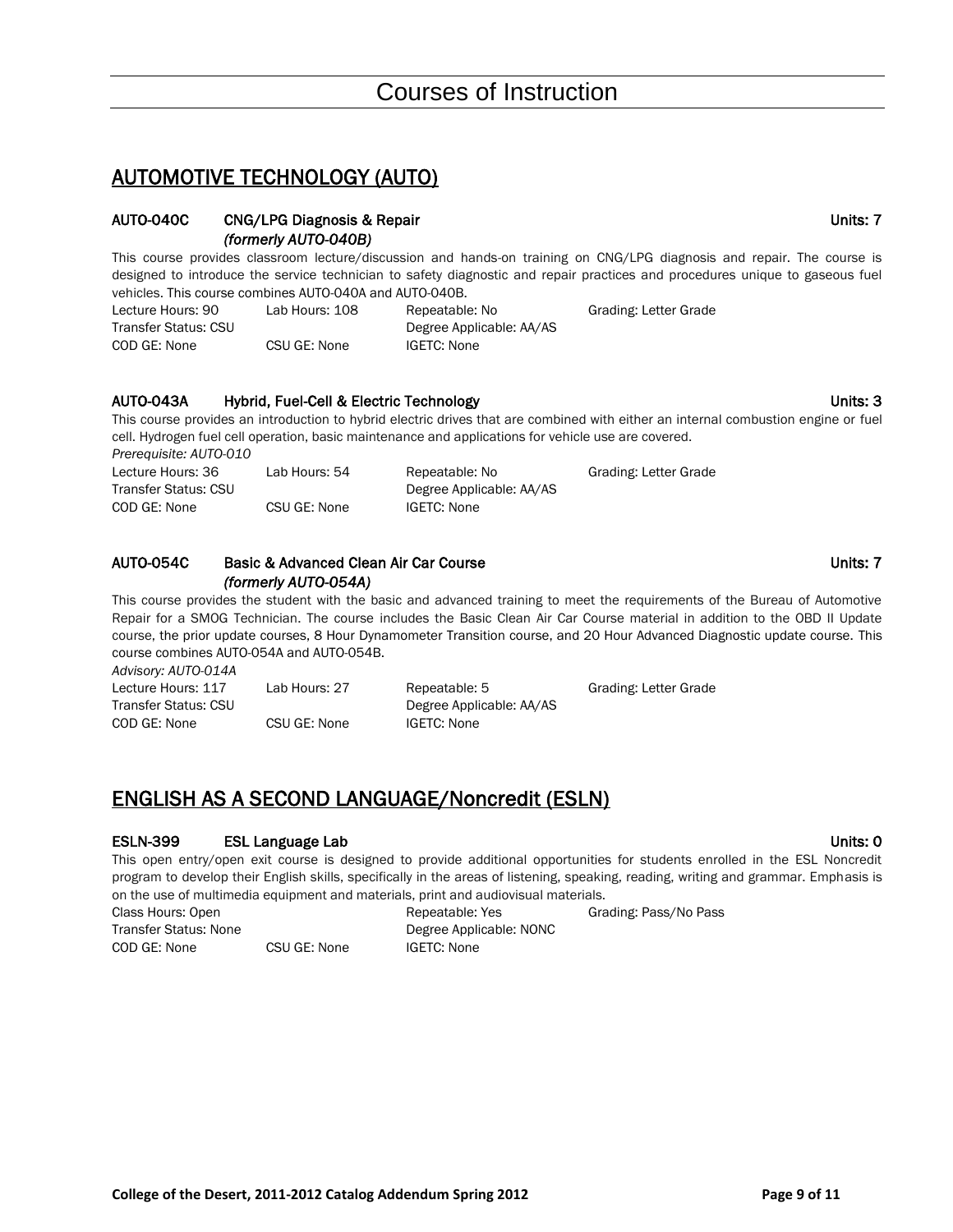## FIRE TECHNOLOGY (FIRE)

#### FIRE-063A Basic Fire Fighter I Academy **National State of Accord Participate 1** Units: 11  *(formerly FIRE-063)*

This course provides individuals with the knowledge and skills to safely perform, under minimal supervision, essential and advanced fire ground tasks. These shall include basic rescue operations, auto extrication, basic fire suppression, prevention and investigation, a basic knowledge of the "Incident Command System" and an introduction to the potential dangers of hazardous materials. In addition, students will learn to use, inspect and maintain various types of firefighting and rescue equipment. Completion of this course satisfies the manipulative and academic training requirements as established by the State Fire Marshal to become certified as a Fire Fighter I.

*Prerequisite: EMT-084 and FIRE-001*

*Advisory: ENG-051 and RDG-051*

*Limitation on Enrollment: Successful completion within one year of a Certified Physical Ability Test (CPAT). Safety gear and SCBA will be required. FIT testing is mandatory.*

| Lecture Hours: 162    | Lab Hours: 108 | Repeatable:        |
|-----------------------|----------------|--------------------|
| Transfer Status: None |                | Degree Appli       |
| COD GE: None          | CSU GE: None   | <b>IGETC: None</b> |

Repeatable: No Grading: Letter Grade Degree Applicable: AA/AS

# NURSING (N)

#### N-001 Basic Concepts in Nursing Practice **Network Concepts** in Nursing Practice **Units: 8** This course introduces students to the organizing framework of the program and to the nursing process. The focus is on optimum wellness. Basic care concepts and skills common to promoting, maintaining or restoring health are presented in the classroom and practiced in college and clinical laboratories. Care is focused on the needs of medical, surgical and geriatric clients. This course requires a materials fee of \$80.00 to cover equipment used by the student in the skills laboratory. *Prerequisite: BI-014, BI-015 and acceptance to the program*

| Lecture Hours: 72    | Lab Hours: 216 | Repeatable: No           | Grading: Letter Grade |
|----------------------|----------------|--------------------------|-----------------------|
| Transfer Status: CSU |                | Degree Applicable: AA/AS |                       |
| COD GE: None         | CSU GE: None   | IGETC: None              |                       |

#### N-002 Concepts of Nursing Practice for Commonly Occurring Alterations in Health Units: 9

This course builds on concepts introduced in Nursing 1 with emphasis on commonly occurring alterations in health in the medical, surgical, and pediatric client. Students receive lectures on campus and gain clinical skills in both the campus laboratory and in a local hospital. This course requires a materials fee of \$47.00 to cover equipment used by the student in the skills laboratory. *Prerequisite: BI-014, BI-015 and acceptance to the program*

| Lecture Hours: 72    | Lab Hours: 216 | Repeatable: No           | Grading: Letter Grade |
|----------------------|----------------|--------------------------|-----------------------|
| Transfer Status: CSU |                | Degree Applicable: AA/AS |                       |
| COD GE: None         | CSU GE: None   | IGETC: None              |                       |

#### N-003A Concepts of Nursing Practice for Complex Alterations in Health Units: 9

This course focuses on promoting, maintaining or restoring health of clients with alterations in psychological functioning and clients during the childbearing process. Previously learned principles of medical surgical nursing are applied. Clinical experience is provided in psychiatric, obstetrical and medical/surgical settings. This course requires a materials fee of \$46.00 to cover equipment used by the student in the skills laboratory.

| Prerequisite: BI-014, BI-015 and acceptance to the program |                |                          |                       |  |
|------------------------------------------------------------|----------------|--------------------------|-----------------------|--|
| Lecture Hours: 72                                          | Lab Hours: 216 | Repeatable: No           | Grading: Letter Grade |  |
| Transfer Status: CSU                                       |                | Degree Applicable: AA/AS |                       |  |
| COD GE: None                                               | CSU GE: None   | IGETC: None              |                       |  |